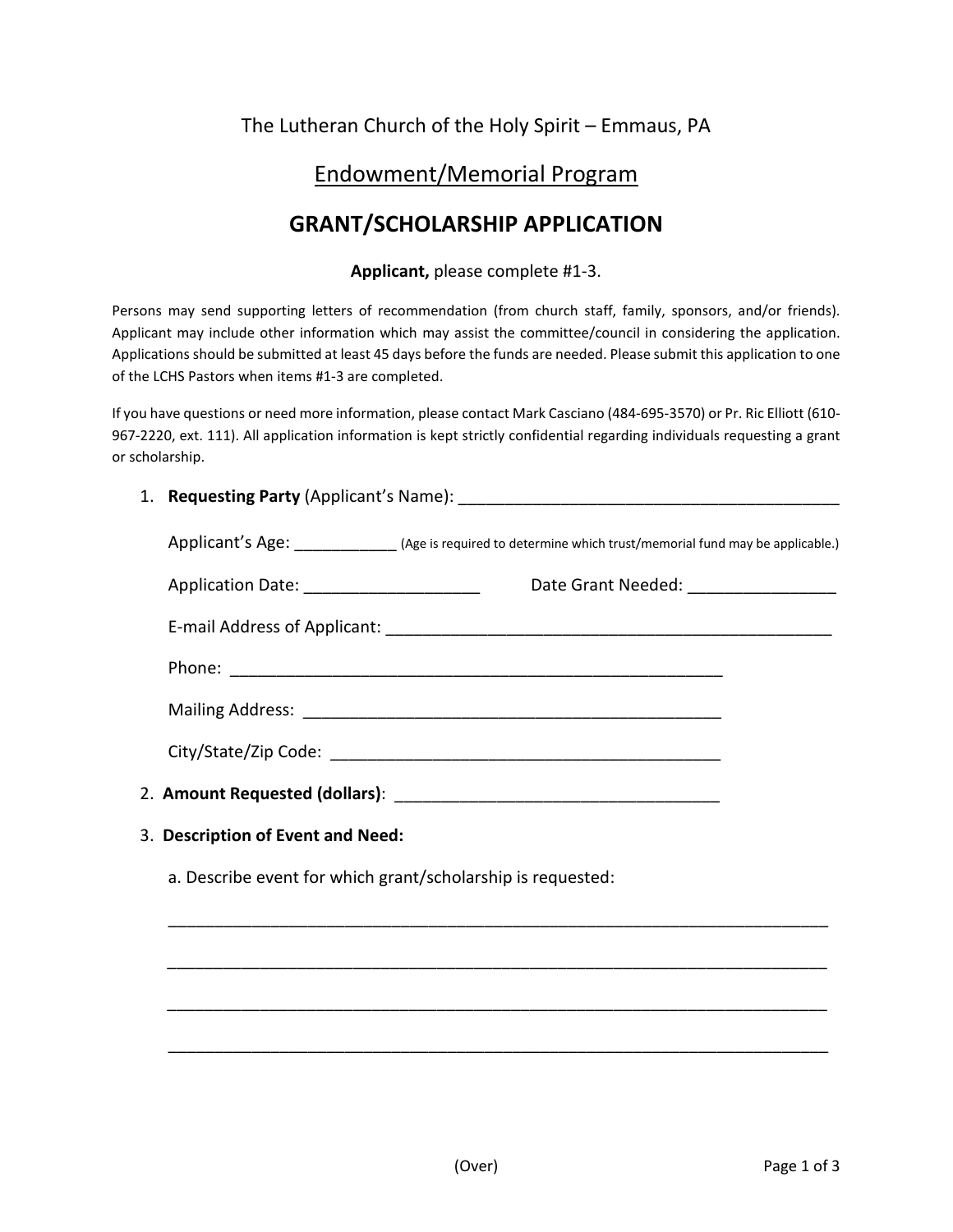b. Describe the reason for which the application for funding is being requested:

| c. If known to applicant, please describe other congregational funding which is being used to<br>support this event:                                 |
|------------------------------------------------------------------------------------------------------------------------------------------------------|
| d. How will the applicant benefit by participating in this event? How will other participants<br>benefit by attending this event?                    |
|                                                                                                                                                      |
| e. Is there additional information which you believe that the Endowment Committee and/or<br>Congregational Council need to evaluate the application? |
|                                                                                                                                                      |

**NOTE: Grants will be given on the basis of available funds in the calendar year, the recommendation of the Endowment Committee and approval of the Congregation Council.**